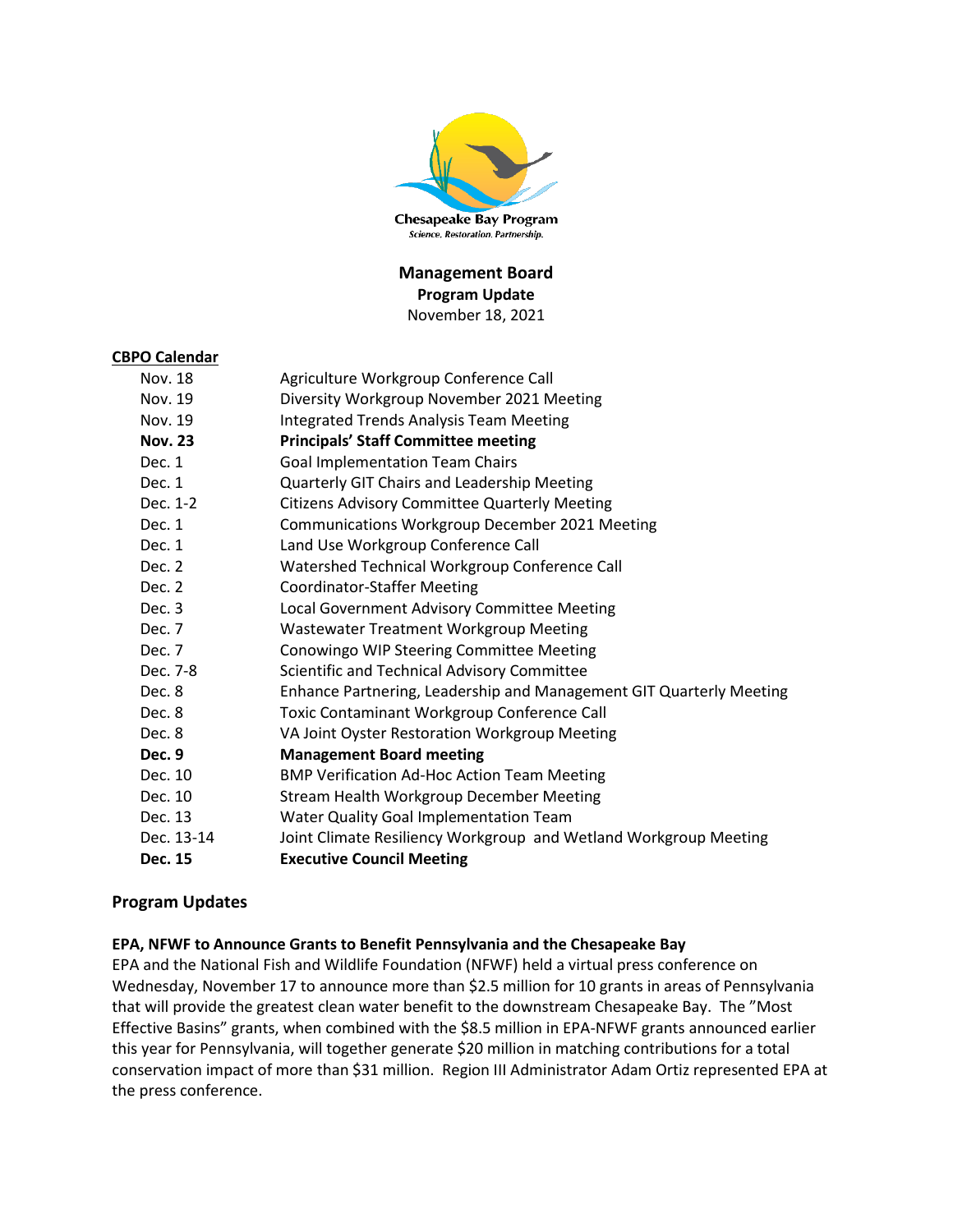#### Contact: Tom Damm, 215-814-5560

#### **Water Quality Team Considers Next Phase of Modeling Tools**

The Water Quality Goal Implementation Team (WQGIT) held a two-day virtual meeting on October 25- 26, 2021 with over 80 participants each day to discuss priorities and plans for the development and application of the Phase 7 suite of modeling tools. Although some initial polling was completed, the WQGIT requested more time to develop a comprehensive list of potential model updates. In addition, the WQGIT deferred a decision on the timeline and review process for Phase 7 development until prioritization of the Phase 7 model updates is agreed upon. Finally, due to time constraints, the discussion on Chesapeake Bay restoration post-2025 will be scheduled for a later date, although the WQGIT did agree to continue the two-year updates for the Chesapeake Assessment Scenario Tool beyond 2025 and recognized that implementation and Bay restoration efforts post-2025 is a certainty, regardless of whether the 2025 water quality goals are met. Once feedback has been submitted by the WQGIT and other partners on Phase 7 model priorities, the CBP partnership's Modeling Workgroup will draft a work plan to guide the model development process. The Phase 7 suite of modeling tools will likely be available for application in 2026. Contact: Lucinda Power, 443-863-0657

#### **CBP Goal Team Chairs Meet to Discuss Project Proposals**

On Thursday, November 4, the Chesapeake Bay Program's Goal Implementation Team (GIT) chairs, along with coordinators, staffers, workgroup chairs, and CBPO staff met to discuss and score project proposals submitted for funding through the FY2021 GIT Funding Program. Project proposal were submitted in late September and reviews and early scoring started in mid-October. During the meeting, each goal team was given time to briefly present each proposal and take questions. Using a revised scoring process, projects were ranked by the average score of all reviewers through a new, web-based portal system that was opened on October 21. A analysis of which projects will receive funding is underway and should become final in the coming weeks.

Contact: Greg Allen, 410-267-5746

#### **Weather Impacting Bay Water Quality as Models Show Practices Reducing Pollution**

The Chesapeake Bay Program announced on October 27, 2021 that an estimated 33% of the Chesapeake Bay and its tidal tributaries met water quality standards attainment during the 2017-2019 assessment period. This score is lower than the previous assessment period (2016-2018), when Bay water quality standards attainment was estimated to be 38%. Experts mainly attribute this decline to unusually wet weather in 2018 and 2019. Water quality in the Bay and its tidal waters can vary year-to-year due to a number of factors including land use, fertilizer and manure use, wastewater and septic discharges, and river flow. The seven watershed jurisdictions, in coordination with local governments, businesses, nongovernmental organizations and individuals, have installed pollution-reducing practices to lower the amount of nitrogen, phosphorus and sediment entering waterways. Computer simulations estimate that pollution controls put into place between 2009 and 2020 have lowered overall nitrogen by 13%, overall phosphorus by 14% and sediment by 4%.

For more information: https://www.chesapeakeprogress.com/clean-water/water-quality Contact: Rachel Felver, 443-892-0205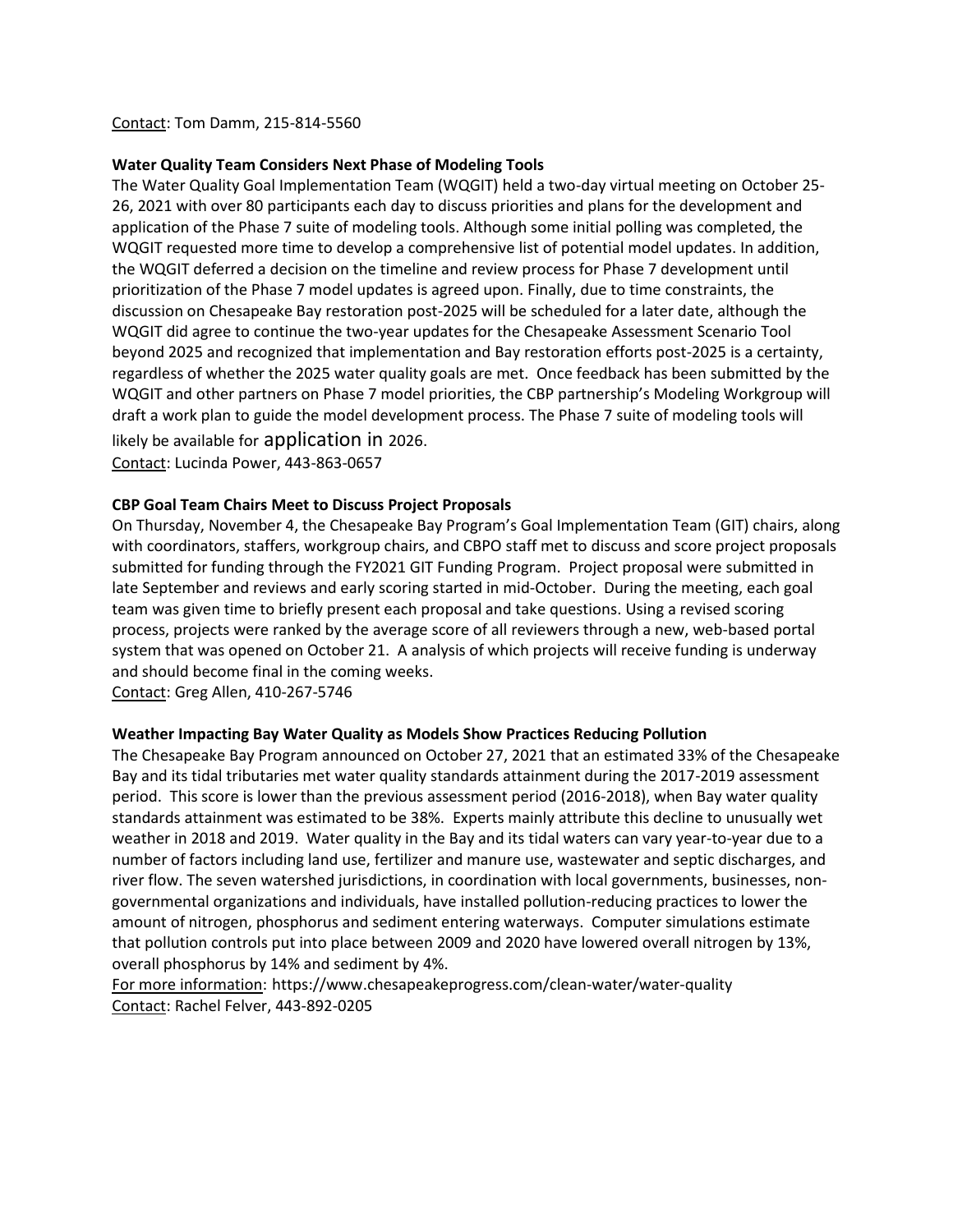### **Advisory Committee Updates**

### **Local Government Advisory Committee**

*The purpose of the LGAC is to advise the Executive Council on how to effectively implement projects and engage the support of local governments to achieve the goals of the Bay Agreement.*

LGAC will next meet December 2 and 3. On December 2 (or prior), each of the members will meet with their jurisdiction PSC member(s) to share LGAC Annual EC Recommendations as well as discuss watershed and local government commonalities. Some of these in-person meetings will include state association representatives and jurisdiction staff to allow a broader conversation. On December 3, LGAC will meet virtually to discuss the outcomes of these conversations. In addition, LGAC has invited EPA Regional Administrator Adam Ortiz to share his thoughts with members and there will be a conversation about new land use data as well as regular business.

Pennsylvania LGAC Members hosted an early morning Lancaster County Roundtable October 15th to discuss local watershed challenges and opportunities.

LGAC still seeks a New York representative.

If there are MB asks or requests to get LGAC feedback during future quarterly meetings, please contact the LGAC Coordinator, Jennifer Starr at *jstarr@allianceforthebay.org*. To be added to the Interested Parties list, please contact LGAC Staff at [lgac@allianceforthebay.org.](mailto:lgac@allianceforthebay.org)

### **Citizens' Advisory Committee**

*The Citizens Advisory Committee (CAC) is charged with responsibility for representing residents and stakeholders of the Chesapeake Bay watershed in the restoration effort and advising the Chesapeake Bay Program Partnership on all aspects of restoration.*

- The CAC is planning their final quarterly meeting of 2021 to be held on Dec 1-2 in Harrisburg, PA. This will be a hybrid meeting with the option for remote participation.
- CAC Subcommittees for Water Quality, Emerging Issues; Stewardship and Engagement continue to meet and discuss their recommendations that will be included in the annual report to the Executive Council.
- There are 2 PA gubernatorial vacancies and 2 DC mayoral vacancies.
- The CAC officers are Julie Lawson (DC), Chair and Ann Jurczyk (VA), Vice-Chair.

To be added to CAC's Interested Parties List, please contact: Adam Bray [abray@allianceforthebay.org](mailto:abray@allianceforthebay.org) for program questions, contact Jessica Blackburn [jblackburn@allianceforthebay.org](mailto:jblackburn@allianceforthebay.org)

### **Scientific and Technical Advisory Committee (STAC)**

For any inquiries, or to be added to STAC's Interested Parties list, contact STAC Coordinator, Annabelle Harvey [\(harveya@cheapeake.org\)](mailto:harveya@cheapeake.org)

Visit the STAC website at [www.chesapeake.org/stac](http://www.chesapeake.org/stac)

### *STAC September Quarterly Meeting: September 13-14, 2021*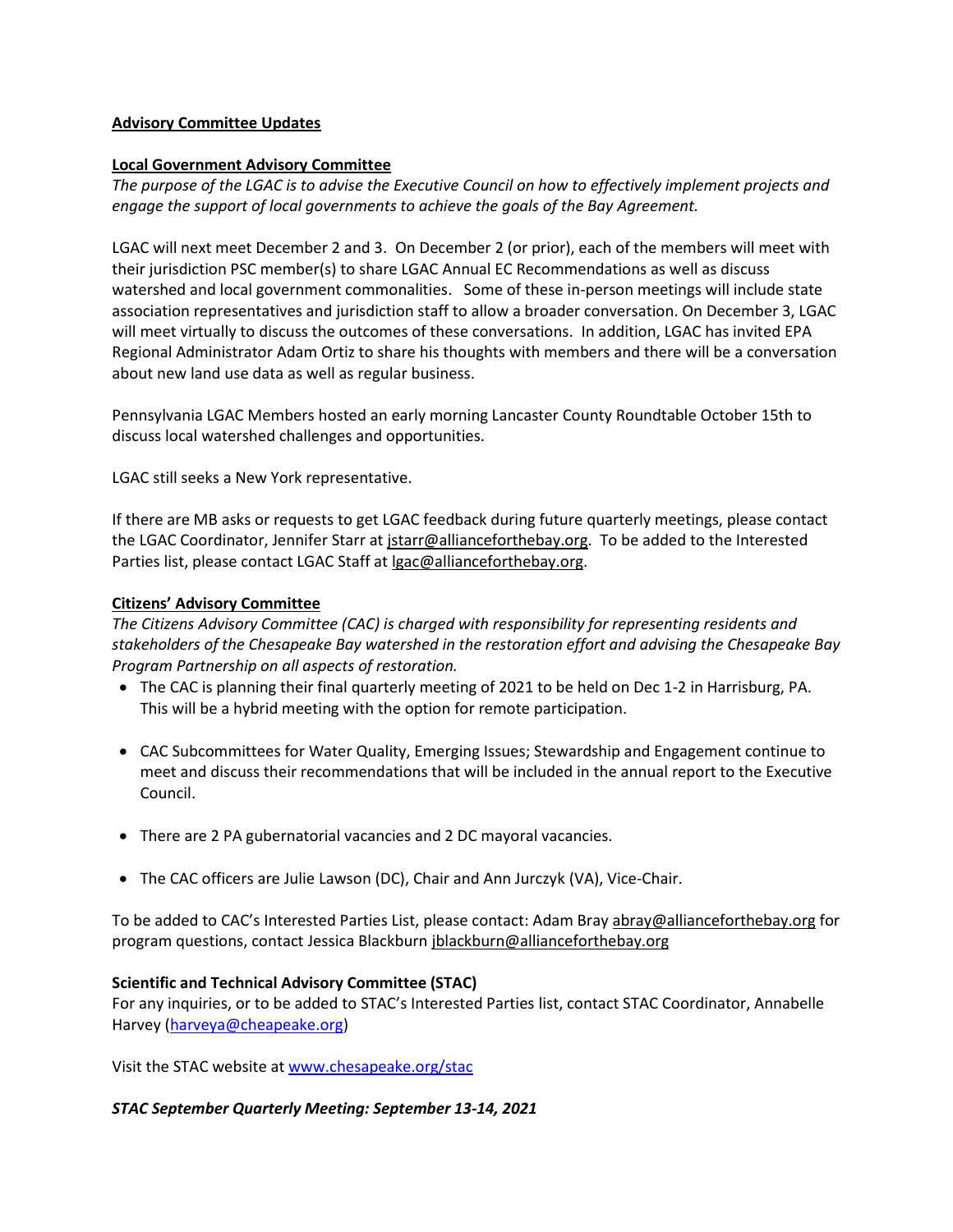- STAC hosted its third meeting of 2021 virtually on September 13-14. Presentations, the agenda, and materials can be found on the **STAC September Meeting Page.**
- STAC host presenters and engaged in discussion on the Conowingo Dam. Specifically, STAC received a summary of previous findings on long-term trends affecting Conowingo Reservoir mass balance, brief review of findings from the Lower Susquehanna River Watershed Assessment, STAC review on that Assessment, and the STAC workshop on Conowingo Reservoir Infill (2016). Representatives from Exelon were available for questions and led to an interesting discussion on the communication of Conowingo issues.
- STAC also heard from the STAR team on monitoring needs and how to make connections with the outcomes from CESR. There were multiple changes in membership, most notably the rotation of Chairs. Andy Miller (UMBC) rotated off as STAC Chair and Kathy Boomer (FFAR) rotated on for a twoyear term. Larry Sanford (UMCES) rotated on as STAC Vice Chair.

#### *STAC December Quarterly Meeting: December 7-8, 2021*

• STAC will meet virtually on December 7-8, 2021, to further work on the CESR effort, be updated on recent STAC workshops and membership processes, and strategically plan for the next two years of STAC activities and priorities. More information, agenda, and materials can be found on the [STAC](https://www.chesapeake.org/stac/events/december-2021-stac-quarterly-meeting/)  [December Meeting Page.](https://www.chesapeake.org/stac/events/december-2021-stac-quarterly-meeting/)

#### **Approved** *STAC 2022 Quarterly Meeting Dates*

March 8-7, 2022 June 14-15, 2022 September 13-14, 2022 December 6-7, 2022

| <b>Upcoming STAC Workshops:</b> Follow links to workshop webpage for additional information |                                                                                    |  |  |
|---------------------------------------------------------------------------------------------|------------------------------------------------------------------------------------|--|--|
|                                                                                             | November 19, 2021 Improving modeling and mitigation strategies for poultry ammonia |  |  |
|                                                                                             | emissions acrss the Chesapeake Bay Watershed                                       |  |  |

- December 9, 2021 **[Session 1: Advancing Monitoring Approaches to Enhance Tidal Chesapeake](https://www.chesapeake.org/stac/events/session-1-advancing-monitoring-approaches-to-enhance-tidal-chesapeake-bay-habitat-assessment-including-water-quality-standards-for-chesapeake-bay-dissolved-oxygen-water-claritysav-and-chlorophyll-a/)  [Bay Habitat Assessment](https://www.chesapeake.org/stac/events/session-1-advancing-monitoring-approaches-to-enhance-tidal-chesapeake-bay-habitat-assessment-including-water-quality-standards-for-chesapeake-bay-dissolved-oxygen-water-claritysav-and-chlorophyll-a/)**
- January 12, 2022 **[Day 1: Rising Watershed and Bay Water Temperatures](https://www.chesapeake.org/stac/events/day-1-rising-watershed-and-bay-water-temperatures-e2-80-94ecological-implications-and-management-responses-a-proactive-programmatic-cbp-stac-workshop/)—Ecological [Implications and Management Responses: A Proactive Programmatic CBP](https://www.chesapeake.org/stac/events/day-1-rising-watershed-and-bay-water-temperatures-e2-80-94ecological-implications-and-management-responses-a-proactive-programmatic-cbp-stac-workshop/)  [STAC Workshop](https://www.chesapeake.org/stac/events/day-1-rising-watershed-and-bay-water-temperatures-e2-80-94ecological-implications-and-management-responses-a-proactive-programmatic-cbp-stac-workshop/)**
- March 22 23, 2022 **[Evaluating a Systems Approach to BMP Crediting: A STAC Programmatic](https://www.chesapeake.org/stac/events/evaluating-a-systems-approach-to-bmp-crediting-a-stac-programmatic-workshop/)  [Workshop](https://www.chesapeake.org/stac/events/evaluating-a-systems-approach-to-bmp-crediting-a-stac-programmatic-workshop/)**

### *STAC Reports*

### *Upcoming Reports*:

• STAC is working to finalize the following reports. Information regarding workshops held prior to January 2018 can be found on the [STAC archived workshop homepage.](http://www.chesapeake.org/stac/stac_ws_arc.php) STAC Staff and the Executive Board are working with leads of reports from prior to FY2018 to potentially produce fact sheets or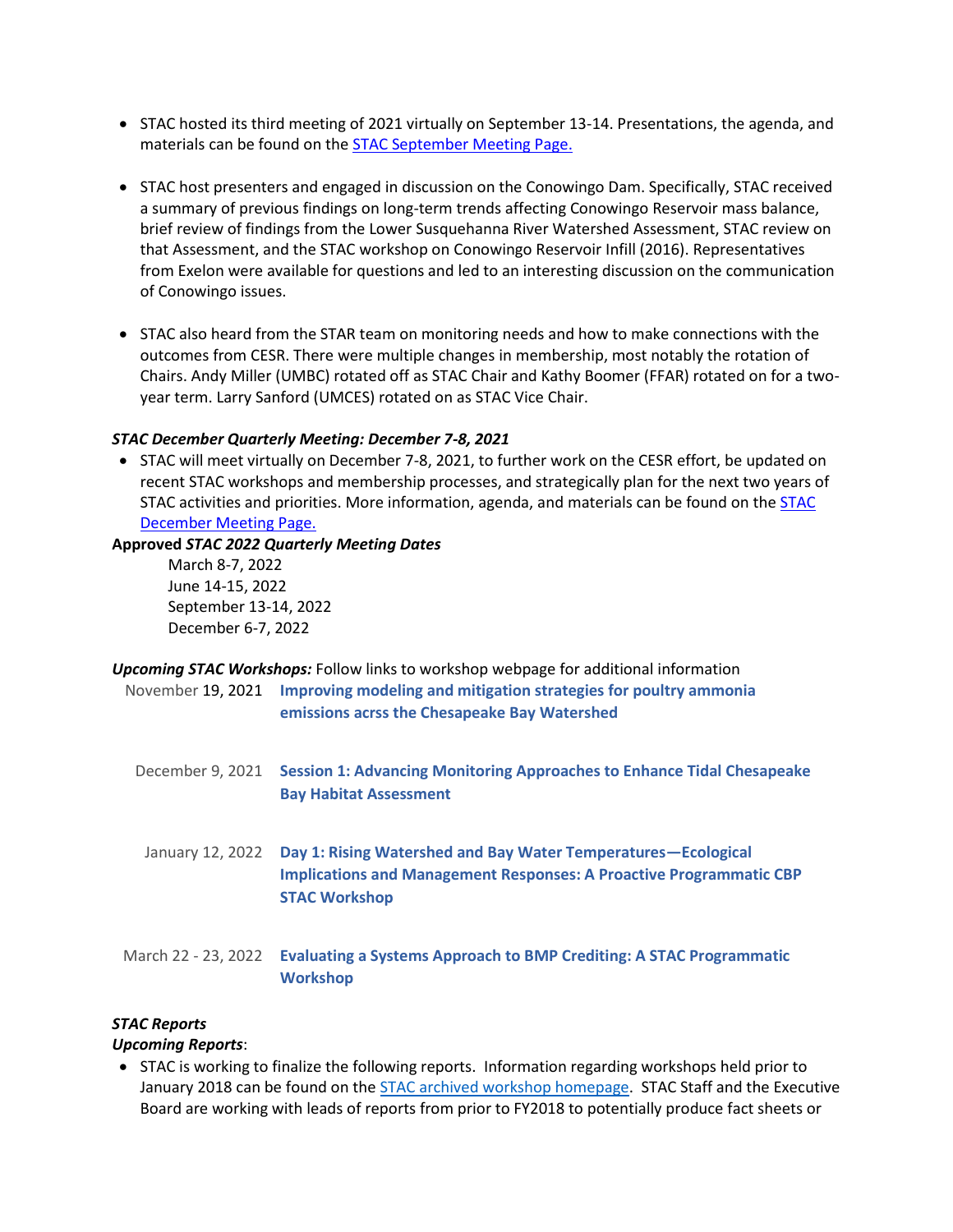other products that would quicken the process of getting recommendations out to the Partnership. **Reports in bold are undergoing final review stages and will be released within the next quarter.**

- 1. Linking Wetland Workplan Goals to Enhance Capacity, Increase Implementation (FY2015)
- 2. Assessing Uncertainty in the CBP Modeling System (FY2015)
- 3. Comparison of Shallow Water Models for Use in Supporting Chesapeake Bay Management Decision-making (FY2015)
- 4. An Analytical Framework for Aligning Chesapeake Bay Program Monitoring Efforts to Support Climate Change (FY2016)
- Several workshop steering committees are in the process of drafting activity reports and other workshop outcomes that will be distributed to the Partnership over the next few months. More information on recent workshop reports can be found on the **STAC** past workshop webpage.

### **Goal Implementation Team, STAR and Communication Workgroup Updates**

## **Sustainable Fisheries Goal Implementation Team**

*The Sustainable Fisheries GIT focuses on advancing ecosystem-based fisheries management by using science to make informed fishery management decisions that cross state boundaries.*

- Goal Team Membership Meeting: The Fisheries GIT plans to host a virtual membership on January 6th and 7th of 2022. As is the usual winter theme, the meeting will be heavily focused on oyster restoration progress, ongoing oyster science, and emerging science needs/opportunities. A savethe-date will be distributed in the coming weeks.
- SRS: The Fish Habitat Action Team recently submitted their near-final materials for the next iteration of a two year action plan. Simultaneously, the oyster, forage, and blue crab outcomes, are presenting two-year progress at the November Management Board meeting. Action plan drafting will begin in December.
- Hypoxia Collaborative: Coordination continues between NOAA and the Bay Program monitoring team as vertical DO profilers are being deployed for a late fall pilot. The team plans to utilize this initial deployment to gather lessons learned and to take note of operation costs and maintenance requirements. More will be heard about this undertaking during the winter PSC monitoring review

Contact: Bruce Vogt[; bruce.vogt@noaa.gov](mailto:bruce.vogt@noaa.gov)

### **Habitat Goal Implementation Team**

*The Habitat GIT works to restore a network of land and water habitats to afford a range of public benefits and to support priority species.*

Below are the September program updates for Habitat GIT!

- **HABITAT GIT:** The Habitat GIT Fall Meeting was held on November 9th and 10th, and featured presentations and discussions on workgroup projects and activities, cross-GIT collaboration, monitoring, DEIJ, local engagement, social science, urban habitat restoration, and more. The Meeting Minutes are being finalized and will be distributed in the near future.
- **WORKGROUP UPDATES/EVENTS:**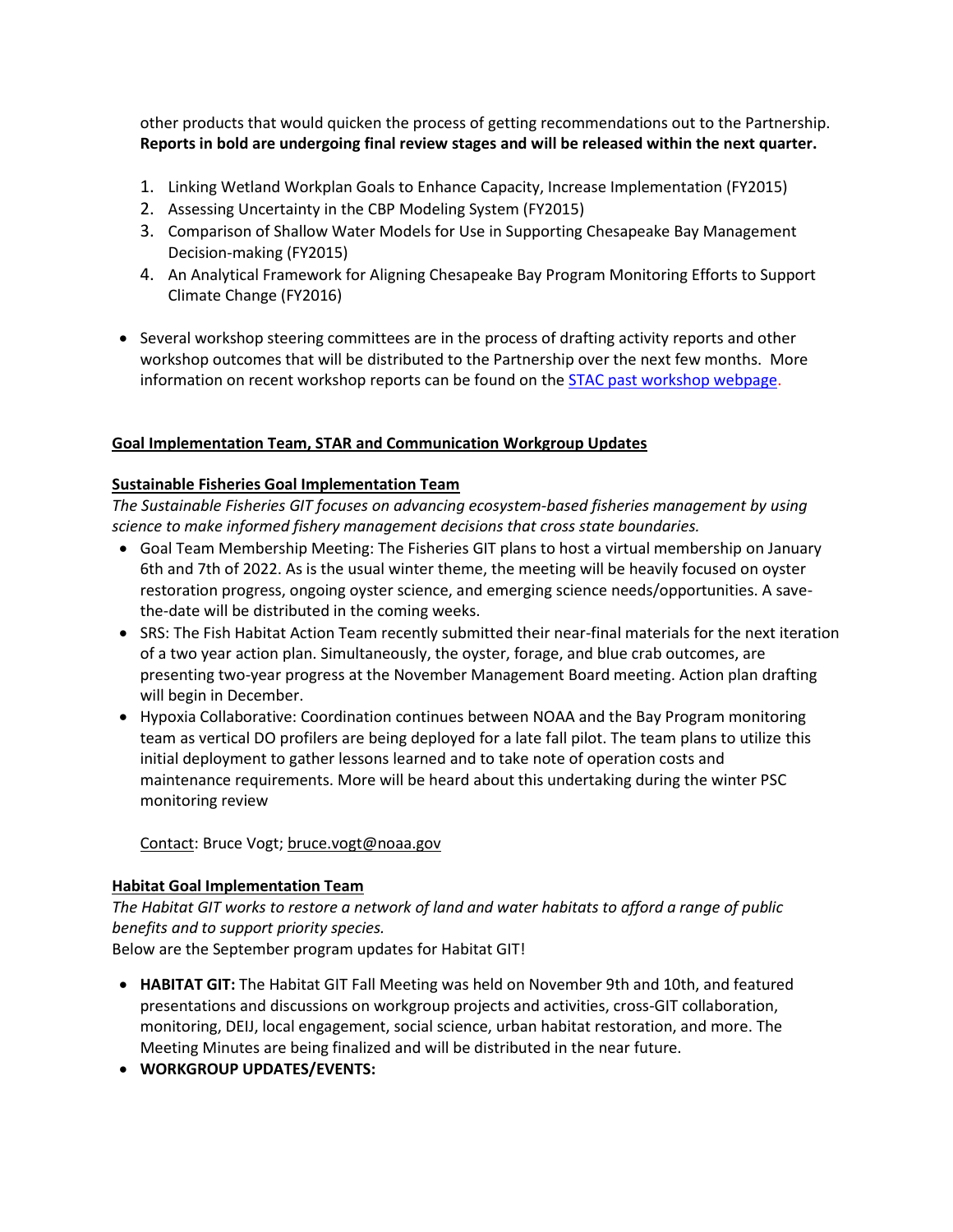- $\circ$  The Wetland and Climate Resiliency Workgroups are planning a joint meeting scheduled for December 13th and 14th.
- $\circ$  The Wetland Workgroup, Climate Resiliency Workgroup, SAV Workgroup, and EPA ORD staff have been meeting to share research interests and needs and discuss collaboration opportunities regarding Blue Carbon. The next meeting will be held on November 30th.
- $\circ$  A steering committee has been formed to plan the two workshops that will address increasing the implementation of tidal and nontidal wetland restoration.
- $\circ$  The next Stream Health Workgroup meeting is scheduled for December 10th.
- **GIT FUNDING:** The Brook Trout, Fish Passage, Stream Health, and Wetlands workgroups all submitted project proposals for the upcoming GIT Funding Cycle. The scoring period is now over and the final list of proposed projects to fund will be released at the end of November.

## • **STRATEGIC REVIEW SYSTEM (SRS):**

- o As part of the Healthy Watersheds Cohort, the Stream Health and Fish Passage workgroups are almost complete with the SRS process. The updated workgroup Logic & Action plans are currently undergoing a Public & Signatory Feedback Period till November 26th, after which the Final Management Materials will be presented to the Management Board on December 9th.
- o The Brook Trout Workgroup, also part of the Healthy Watersheds Cohort has been approved for a deadline extension for final deliverables and will now be following the submission deadline calendar for the Aquatic Life Cohort. The workgroup's updated Logic & Action Plan will be submitted for Public & Signatory Feedback in February 2022.
- $\circ$  The SAV Workgroup is part of the Aquatic Life Cohort and is preparing for the Management Board QPM on November 18.
- **MANAGEMENT BOARD REQUESTS:** The Stream Health and Brook Trout workgroups have submitted specific requests for the Management Board for assistance related to outcome progress. Management Board members will be meeting with jurisdictional workgroup members and will be filling out surveys in response to these discussions. More information to follow, as these surveys are due November 18th (Stream Health) and December 17th (Brook Trout), and survey results will be distributed shortly thereafter.

Habitat GIT Contact: Megan Ossmann [\(ossman.megan@epa.gov\)](mailto:ossman.megan@epa.gov) and Katlyn Fuentes (fuentesk@chesapeake.org)

## **Water Quality Goal Implementation Team**

*The Water Quality GIT works to evaluate, focus, and accelerates the implementation of practices, policies and programs that will restore water quality in the Chesapeake Bay and its tidal tributaries to conditions that support living resources and protect human health.* 

### **The WQGIT held a meeting on October 12, 2021. A subset of topics discussed includes:**

• James Webber presented findings from a synthesis product with emphasis on strengthening decision making using modeling and monitoring; factors affecting water quality, including climate; and placement/targeting of practices.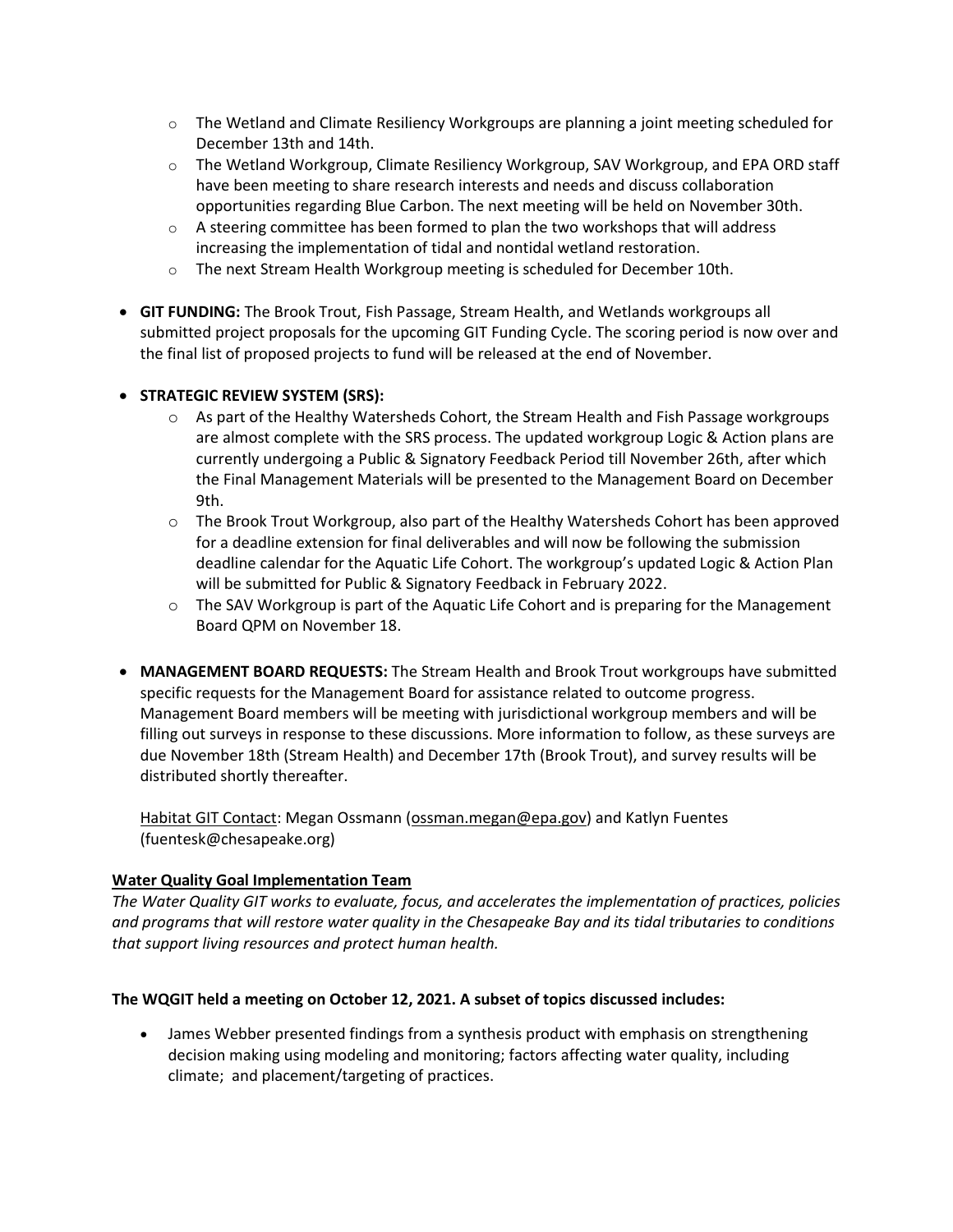- Peter Tango and Qian Zhang presented the water quality standards attainment indicator and attainment deficit results through 2019.
- Rebecca Murphy presented the Potomac tributary summary and story map, as an example linking estuary response to watershed loading.
- Lee McDonnel and Scott Phillips facilitated a discussion on approaches to enhance stakeholder engagement.

# **The WQGIT held a 2-day all-virtual meeting on October 25 and 26, 2021. A subset of topics discussed includes:**

## DAY 1:

- Dave Montali and Mark Bennett discussed why we use the modeling tools: to improve water quality. It is observed data that delists water bodies. However, we need data systems and models to track implementation progress and help plan policies, programs, and practices for water quality improvements; and to provide those setting the policies (legislators), programs (agencies), and practices (local governments, planners, and private entities) a means by which to make informed decisions with the latest available scientific data.
- Olivia Devereux discussed what happens in a CAST update versus a Phase update
- Lew Linker and Gary Shenk highlighted key updates/enhancements/functionalities that have been added to the models over the years and the various decisions that drove development of versions of the modeling tools over the years.
- Gary Shenk and Ken Hyer briefed the WQGIT on the role of monitoring data in model development.
- Lew Linker discussed thee plans for the estuarine model to evaluate climate change and shallow water.
- Olivia Devereux discussed CAST functionality, with a focus on trends over time, WIP and scenario comparison, tributary summaries, and optimization interface.
- Peter Claggett presented the land change modeling workplan.
- Gary Shenk discussed the current watershed model workplan based on the feedback from other partnership groups.

## DAY 2:

- Denice Wardrop and Kurt Stevenson presented STAC's assessment of system response and science needs and recommended strategies for integrating scientific and technical analysis with adaptive management to aid in decision- making under uncertainty.
- James Martin provided an overview of the charge to the Modeling Workgroup by the PSC to assess 2025 climate change conditions by 2025.
- Lew Linker and David Wood presented the management actions and associated deliverable that are responsive to climate change.
- Dave Montali and Mark Bennett provided an overview of the Phase 7 development timeline.
- James Martin and Ed Dunne provided an overview of the Phase 7 review process.
- WQGIT began discussions of the Phase 7 timeline and prioritization list.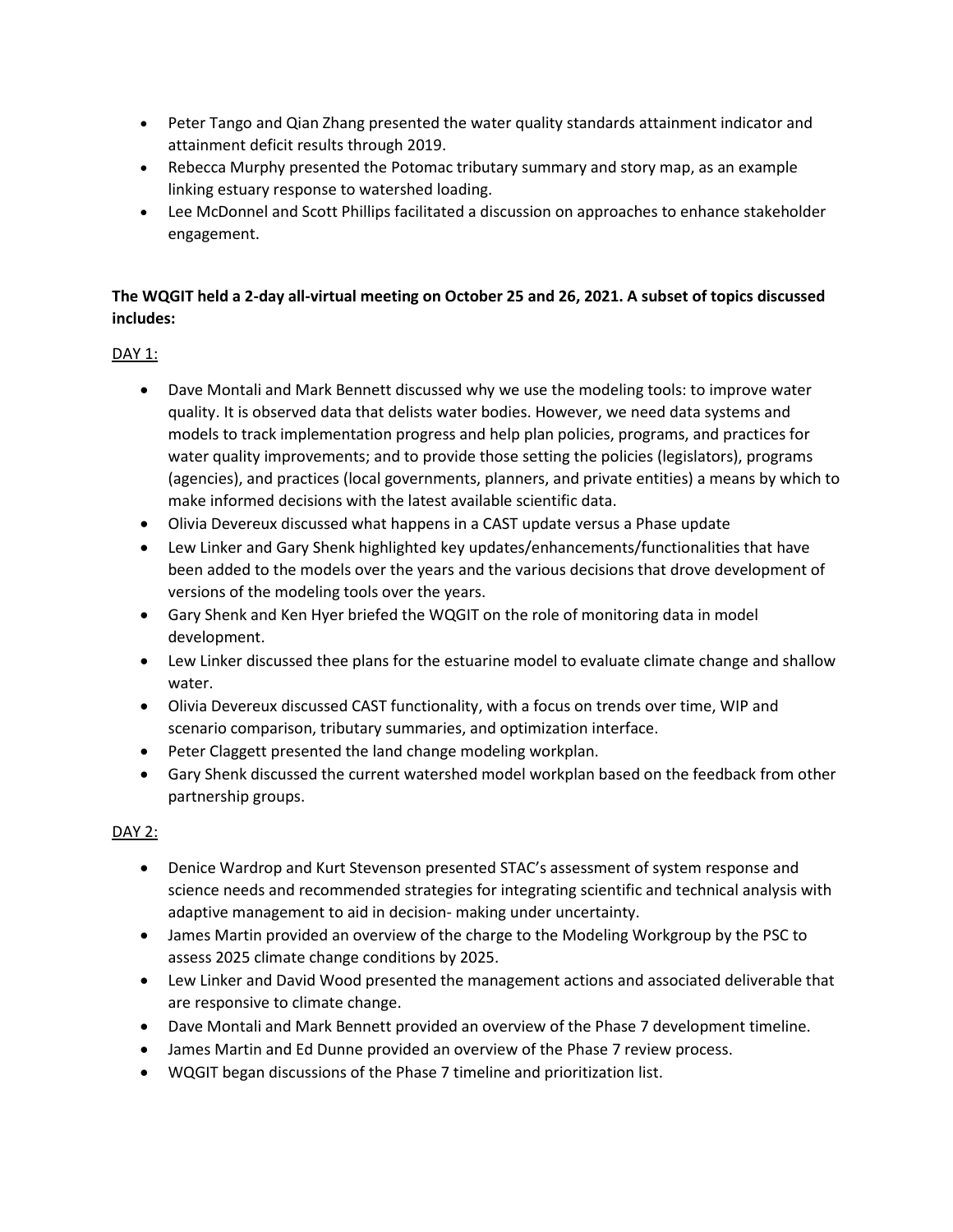**The WQGIT will hold a meeting on December 13, 2021. A subset of topic to potentially be discussed includes:**

- Phase 7 development timeline, work plan, and prioritization
- BMP Expert Panel Protocols
- Ag Mortality BMP Expert Panel Report
- WQGIT chair, vice- chair and at- large nominees

Water Quality GIT Contact: Hilary Swartwood (swartwood.hilary@epa.gov)

### **Healthy Watersheds Goal Implementation Team**

*The goal of the Maintain Healthy Watersheds Goal Implementation Team (GIT 4) is to maintain local watershed health across a range of landscape contexts. With this goal, GIT 4 intends to bring attention to the challenge of protecting streams and watersheds that are healthy today. This initiative complements the "dirty waters" approach which focuses on restoring impaired waters.* 

- The HWGIT has updated our Management Strategy and Logic & Action Plan. Our Management Strategy has been updated to include language on our commitment to The Chesapeake Executive Council's Diversity, Equity, Inclusion and Justice (DEIJ) Statement. The HWGIT Logic & Action Plan has been updated with current efforts, gaps, and metrics.
- Table 1 for our GIT proposal, Chesapeake Healthy Watersheds Assessment 2.0 (CHWA 2.0) has been submitted. This project will further improve, refine, and finalize the Chesapeake Healthy Watersheds Assessment. The outcomes of the CHWA 2.0 include updated metrics for all Chesapeake Healthy Watersheds Assessment data layers, improved visualization, analysis, and filtering functionality to meet user needs, computed change statistics for appropriate metrics related to land use and vulnerability metrics and user customized fact sheets including interpretation of results. Lastly, we have been working on a Maintain Healthy Watersheds Story Map collection. Within the [collection](https://gcc02.safelinks.protection.outlook.com/?url=https%3A%2F%2Fstorymaps.arcgis.com%2Fcollections%2F5c190c61945e4e458784ca64949b1cf0&data=04%7C01%7CStewart.Garrett%40epa.gov%7C212669f90aae40ac123d08d9a0806e8b%7C88b378b367484867acf976aacbeca6a7%7C0%7C0%7C637717296210254574%7CUnknown%7CTWFpbGZsb3d8eyJWIjoiMC4wLjAwMDAiLCJQIjoiV2luMzIiLCJBTiI6Ik1haWwiLCJXVCI6Mn0%3D%7C2000&sdata=afFLDREhUpfJzaULE3TCF640YM%2F4NAZYaZeKZTlElFk%3D&reserved=0) there are five Story maps including one on Chesapeake Healthy Watersheds, Adaptive Management, Chesapeake Healthy Watersheds Assessment, and Co-Benefits and Collaboration. Healthy Watersheds GIT Contact: rthompso@chesapeakebay.net

## **Fostering Chesapeake Stewardship Goal Implementation Team**

*The Fostering Chesapeake Stewardship GIT promotes individual stewardship, supports environmental education for all ages, and assists residents, communities, local governments and other stakeholders in undertaking initiatives to achieve restoration and conservation in the Chesapeake region. It aims to build public support of restoration efforts and increase engagement and active stewardship.*

### **Chesapeake Conservation Partnership / Protected Lands Workgroup**

- The Protected Lands Workgroup is developing it's new Logic and Action Plan after the Quarterly Progress Meeting which was held in August. The revised Logic and Action Plan is available for public comment until November 26th, 2021.
- The CCP is hosting a three-part annual meeting on November 8th, 10th, and 17th. The annual meeting has been designed to foster discussion around operationalizing the CCP commitment to conserving 30% of the watershed by 2030, fostering richer strategic thinking that serves multiple outcomes, deepening the connection between conservation and equity, and helping CCP partners prepare for new funding opportunities.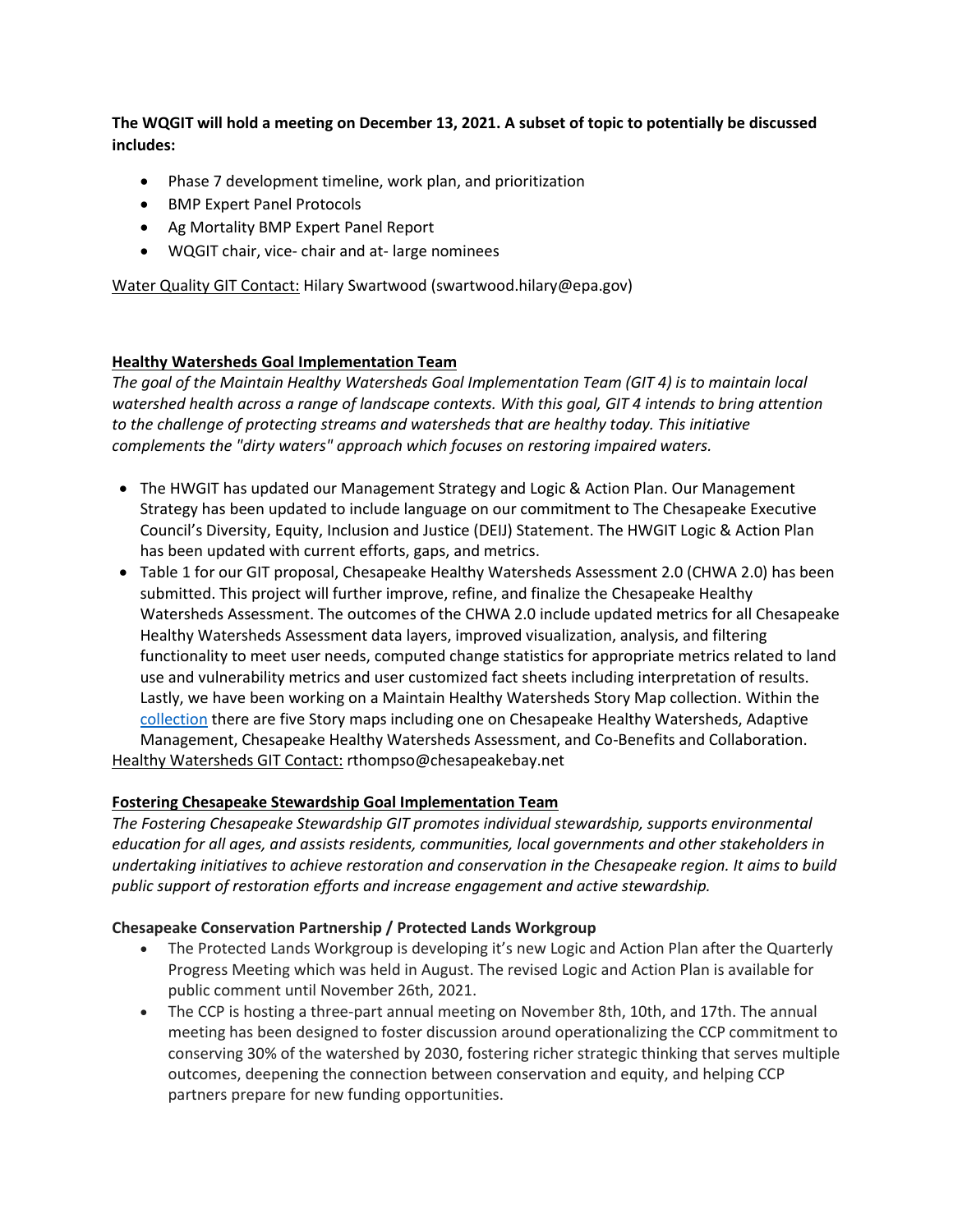- The CCP is proceeding with the FY20 GIT Funded Project titled "Developing Standards and Metrics to Target the Conservation of 'Green Spaces' in Diverse and Low-Income Urban Communities."
- The workgroup continues to add Chesapeake Conservation Success Stories to its new platform [success.chesapeakeconservation.org.](http://success.chesapeakeconservation.org/) Management Board Members can email Olivia Wisner [\(wisnero@chesapeake.org](mailto:wisnero@chesapeake.org)) if they have a Conservation Success Story that they'd like to be developed.

## **Stewardship Workgroup**

- The Stewardship Workgroup anticipates the release of the Chesapeake Behavior Change webtool which will house and promote the use of the stewardship index data in the coming months. This project (generously supported by GIT funding) will ensure the development of a hub for social science tools and information for the Chesapeake Bay Program.
- The Stewardship Workgroup's next meeting will be held on January 25th, 2022.
- The Stewardship Workgroup is currently seeking a chair to lead the workgroup alongside current chair Suzanne Etgen, Anne Arundel County Watershed Stewards Academy. Details for the voluntary position can be found on the [Stewardship Workgroup webpage.](https://www.chesapeakebay.net/documents/Call_for_Stewardship_Workgroup_Co-Chair_2021.pdf) Please distribute this opportunity to appropriate candidates. The deadline is extended until the position is filled.
- The workgroup is proceeding with the FY20 GIT Funded Project titled "Chesapeake Bay Program Social Science Assessment and Integration Road Map Development" which will determine ways to strategically integrate social science into the Chesapeake Bay Program.

### **Education Workgroup**

- The Education Workgroup continues to develop the Regional Outdoor Learning Network (ROLN). ROLN aims to 1) increase communication across partners and local implementation networks to support environmental literacy, including more and better designed MWEEs and 2) increase the number of teacher-supported systemic environmental literacy programs occurring in priority school districts.
- The Education Workgroup has been working closely with the Chesapeake Bay Program Web Team to update elements of [baybackpack.com,](https://baybackpack.com/) an Environmental Literacy teaching resource for formal and non-formal educators in the watershed.
- The NOAA Chesapeake Bay Office and Education Workgroup are supporting the inaugural Chesapeake Bay Program Youth Initiative hosted by the National Park Service Chesapeake Bay Office. The Student Ambassadors will be meeting with the Management Board members to share their perspective on the work of the Chesapeake Bay Program at the Oct Management Board meeting.
- The Outdoor Learning Network Initiative (OLNI) was launched in September, 2019 to increase sustained and systemic Environmental Literacy instruction in underserved districts. The first local networks included (1) Berkely, Jefferson and Morgan Counties, WV, and (2) Lancaster County, PA. The geographic locations of the second round of geographic locations will be announced in 2021. OLNI project is advised by the Education Workgroup and consistent with Stewardship GIT goals.

### Public Access Workgroup

• The Public Access Workgroup is proceeding with the FY20 GIT Funded Project titled "Public Access Research - Benefits and Barriers Across the Watershed" which will determine how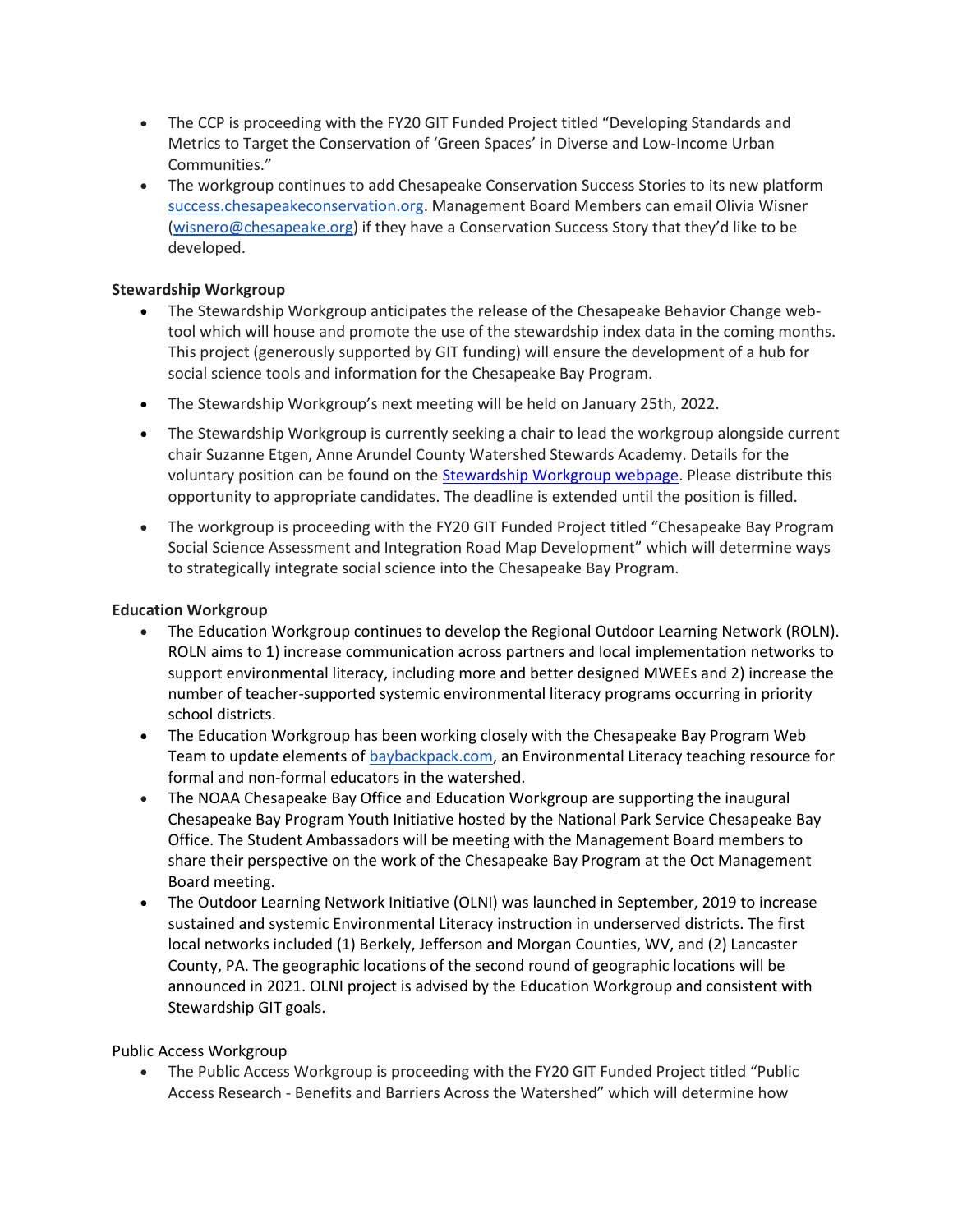residents in the Chesapeake Bay Watershed utilize public access sites and what barriers prevent traditionally underserved populations from utilizing public access sites. A small subset of the workgroup has agreed to work with the selected contractor OpinionWorks to advise this project as it goes forward.

- The Public Access will be conducting it's annual call for newly opened public access sites in December of this year.
- The Public Access workgroup is coordinating with the Protected Lands Workgroup to determine appropriate connections between their GIT Funded Projects (FY20 Scope #1 and Scope #10), to find efficiencies and avoid duplication. Both projects address equity at community levels and involve identifying under-resourced communities, to help with decision-making on future project priorities for practitioners.

### Fostering Chesapeake Stewardship contact: Olivia Wisner; [wisnero@chesapeake.org](mailto:wisnero@chesapeake.org)

### **Diversity Workgroup**

• The Diversity Workgroup is hosting their quarterly meeting on November 19, 2021 from 9 am - 12 pm. We are preparing our materials for the SRS meeting in February. The Diversity Workgroup continues to support the DEIJ Action team in their efforts to finalize the implementation plan. We are working with the Water Division to host allyship trainings starting in January 2022.

Diversity workgroup contact: Briana Yancy (Staffer)

#### **Enhance Partnering, Leadership and Management Goal Implementation Team**

*The goal of the Enhance Partnering, Leadership and Management GIT is to continually improve the governance and management of the CBP Partnership.* 

- **2021 GIT Funding Program** Following an extensive review of the GIT Funding Program by a volunteer team of stakeholders, GIT 6 has finalized the 2021 GIT Funding Program Manual. Changes for the coming round of funding include allowance for one project request per Outcome in the Chesapeake Bay Watershed Agreement and an expanded set of project evaluation criteria. The Scoring and Funding Decisions meeting was held on November 4, 2021, providing project overviews followed by a brief Q&A. Project scores were due in the Trust portal on November 10, 2021. Project decisions will be made in Winter 2021.
- **Governance Document Action Team (GDAT)** The GDAT meets biweekly to work through needed adjustments to the CBP Governance Document. A draft of the revised document and proposed language will be presented to the Management Board for concurrence at the November 2021 QPM meeting. Example changes to the document include insertion of the DEIJ Directive, clarified responsibilities regarding the Strategy Review System and refinement of guidance on decision making.
- **Organizational Analysis** A plan has been developed to use a published survey instrument to measure the culture of trust across the CBP. This initiative responds to several occasions when GIT 6 has gotten feedback that trust is an important factor in CBP member perceptions of the program. In addition, trust is known to be one of the essential factors in efficient, high-performing organizations. The survey is targeted to be released to CBP leaders and members in Fall 2021.

Contact: Greg Allen (Coordinator), allen.greg@epa.gov; and Kristin Saunders (ksaunders@umces.edu)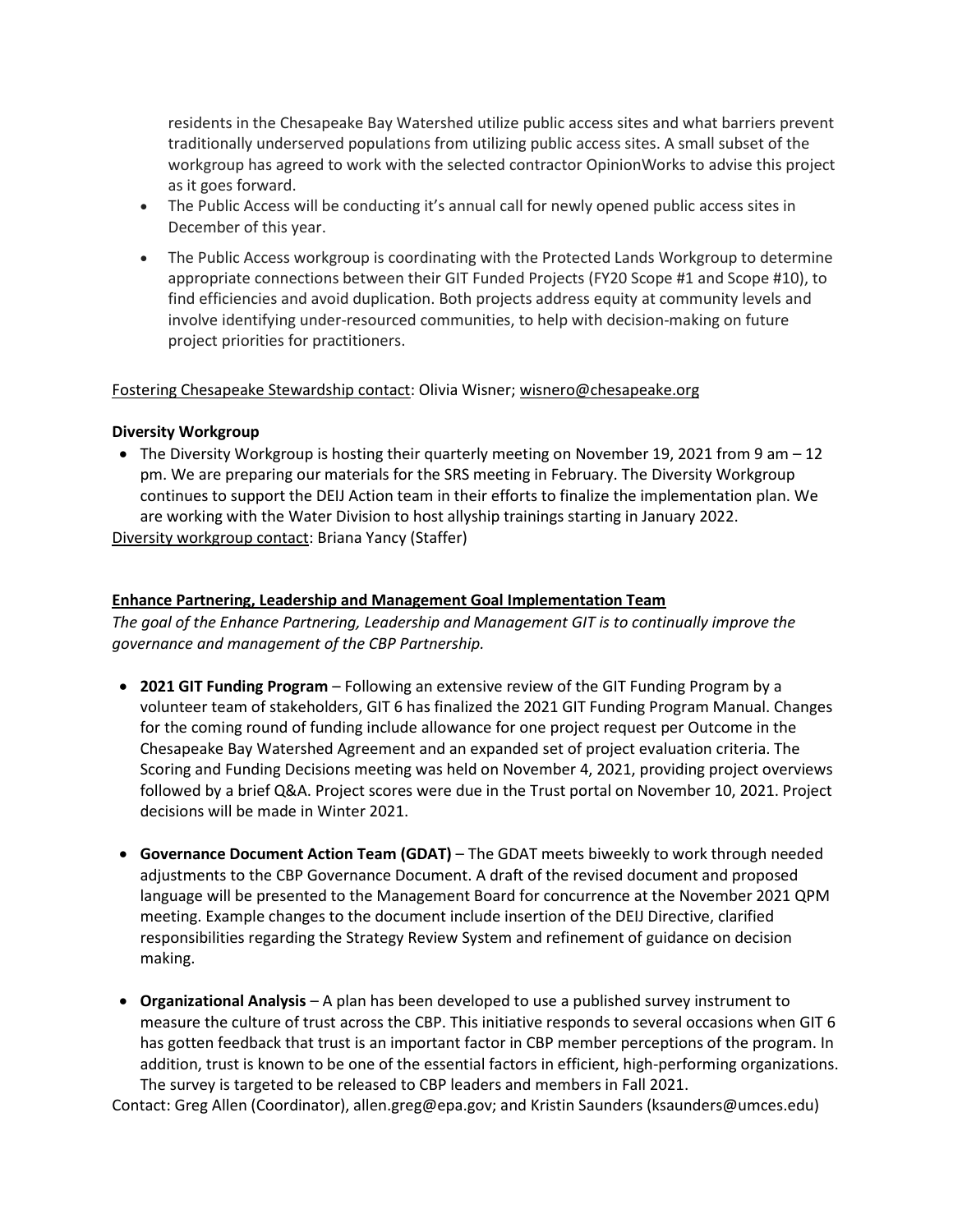**Budget and Finance Workgroup** - The Budget and Finance Workgroup (BFWG) Summer Quarterly Meeting took place on July 28, 2021 as a conference call. During the meeting, Maggie Cunningham from Region 03 presented on a new EPA Grant program and provided an update from the STAC/Local government mini workshop that took place in May. The workgroup adopted the BFWG charge. Agenda topics included: a discussion on the workplan draft, an update on the Citizen's Advisory Committee (CAC) 2020 EC Recommendation, a discussion on the USDA-NRCS-EPA Collaborative Grant Conditions Memo, and an update on the Conowingo Finance Strategy Update. The BFWG Fall Quarterly meeting was postponed due to lack of substantive updates.

Contact: Martha Shimkin (Co-Chair), shimkin.martha@epa.gov; Dr. Elliott Campbell (Co-Chair), elliott.campbell@maryland.gov

**Local Leadership Workgroup** The Local Leadership Workgroup (LLWG) held its quarterly meeting on November 9, 2021 themed around Land Use. The meeting explored how new land use data can support local government decision-making, identified tools and resources for strategic land use planning, and included speakers on policy toolkits and a land use case study. The dates for the 2022 LLWG quarterly meetings will be announced shortly. Efforts to roll out A Local Government Guide to the Chesapeake Bay continue in partnership with state agencies and local government associations.

Contact: Caroline Johnson (Staffer), johnson.caroline@epa.gov; Laura Cattell Noll (Coordinator), lnoll@allianceforthebay.org; Shannon Moore (Chair), SMoore@FrederickCountyMD.gov; or Heidi Bonnaffon (Vice Chair), [hbonnaffon@mwcog.org](mailto:hbonnaffon@mwcog.org)

**GIT 6 Contact**: Caroline Johnson (Staffer) johnsonc@chesapeake.org

## **Scientific, Technical Assessment, and Reporting Team**

*The purpose of STAR (Scientific, Technical Analysis and Reporting) is to facilitate productive deployment of scientific resources, to provide timely, quality information to managers, and to expand communication between workgroups.*

## **Scientific, Technical Assessment and Reporting Team (STAR)**

• The theme for th[e October](https://www.chesapeakebay.net/what/event/joint_c_s_star_october_2021_meeting) STAR meeting was the Aquatic Life Cohort dry run presentations in compliance with the Strategy Review Systems (SRS). The four outcomes in this cohort (Oysters Outcome, Blue Crab Abundance Outcome, Forage Fish Outcome, and Submerged Aquatic Vegetation Outcome) practiced their presentations for the Management Board and received constructive feedback and suggestions for improvements from members. Peter Tango also presented on the Principals' Staff Committee's (PSC) monitoring needs update and Breck Sullivan reviewed potential Coastal & Estuarine Research Federation (CERF) conference sessions of interest to members. The next STAR meeting is on November 16th, 2021, and will focus on the 2020 Tidal Trends, continued conversation on the PSC monitoring needs update, and the highlights of the Healthy Watershed Assessment StoryMap.

## **Modeling Workgroup**

• The Modeling Workgroup completed its [October Quarterly Review](https://www.chesapeakebay.net/what/event/october_2021_modeling_workgroup_meeting_quarterly_review) of CBP Modeling and Analysis. The 12 presentations ranged from optimization efforts, to the initial set up of the James and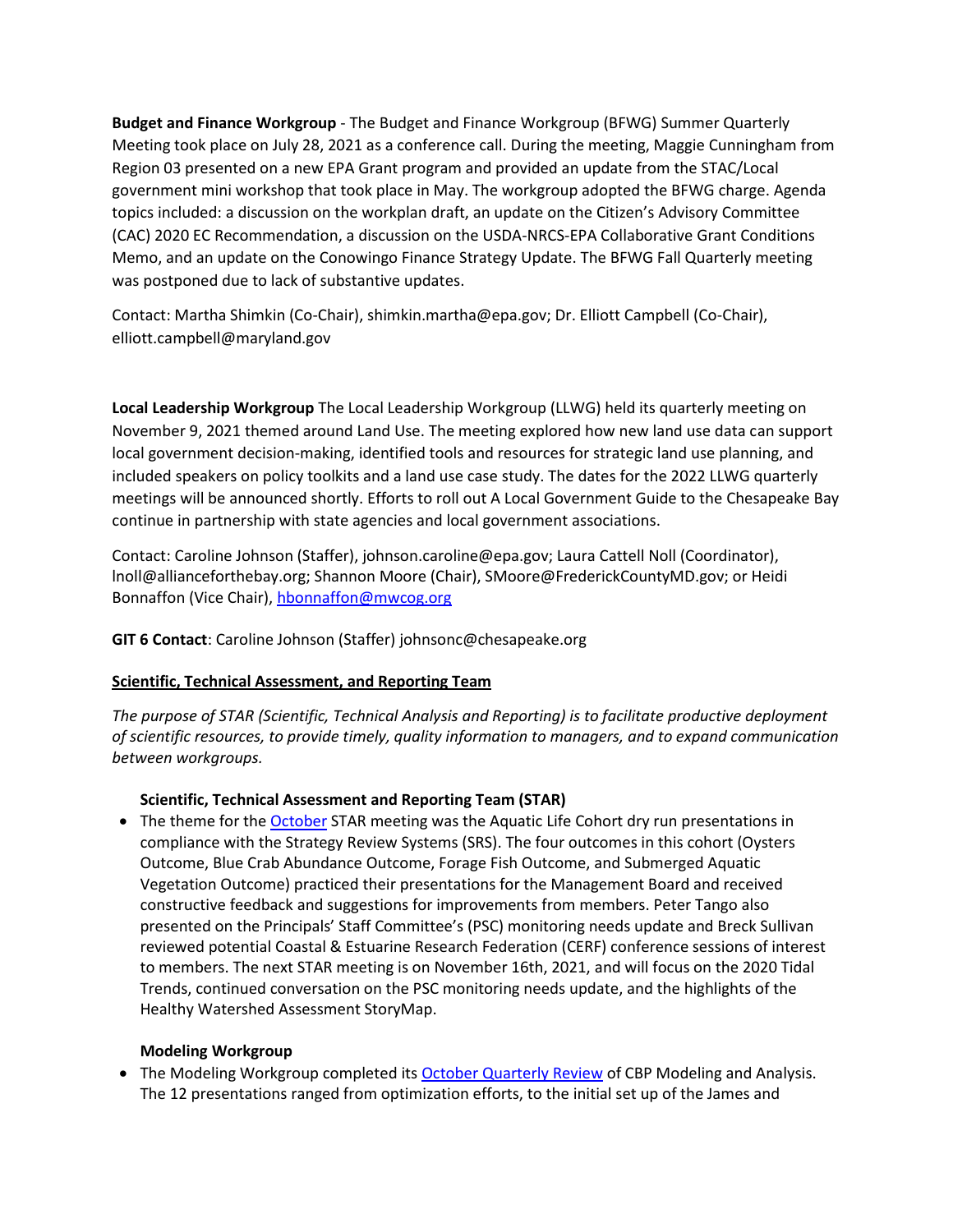Patuxent Estuarine Models, to an overview of the Phase 7 Watershed Model options. Throughout the two-day meeting, discussion of the resolution and scale of the Main Bay Model, Multiple Tributary Models, Watershed Model, and Airshed Model were considered. Modelers also presented at the two-day [Water Quality Goal Implementation Team \(WQGIT\) meeting](https://www.chesapeakebay.net/what/event/water_quality_goal_implementation_team_conference_call_october_25_2021) and discussed the Phase 7 Watershed model options. The Modeling Ad Hoc team met to debrief and review feedback from the WQGIT. The next modeling quarterly meeting is in January 2022.

### **Integrated Trends and Analysis Team (ITAT)**

• ITAT now has two new coordinators, Breck Sullivan, USGS, and Vanessa Van Note, EPA, who have taken over the role of coordinator from Jeni Keisman, USGS. The [October](https://gcc02.safelinks.protection.outlook.com/?url=https%3A%2F%2Fwww.chesapeakebay.net%2Fwhat%2Fevent%2Fintegrated_trends_analysis_team_meeting_october_2021&data=04%7C01%7CVanNote.Vanessa%40epa.gov%7Cb9fd314841b7407ddca908d9a2f3d124%7C88b378b367484867acf976aacbeca6a7%7C0%7C0%7C637719990472114041%7CUnknown%7CTWFpbGZsb3d8eyJWIjoiMC4wLjAwMDAiLCJQIjoiV2luMzIiLCJBTiI6Ik1haWwiLCJXVCI6Mn0%3D%7C1000&sdata=lqMgCs3MVwCCZiFNQXScVwrjqI9T%2FqJEKJI69GoilzM%3D&reserved=0) Integrated Tends and Analysis Team (ITAT) meeting included sharing which ITAT members who would be presenting at the CERF conference and the Chesapeake Community Research Symposium, a review and discussion of the feedback informing ITAT's future work received from the Water Quality Goal Implementation Team (WQGIT) Monitoring Meeting, and a discussion with attendees about the formation, including membership, logistics, and purpose, of a small group to explore and develop "Insights on Change" sections for the Tributary Summaries. The next meeting is scheduled for November 19th and will focus on the 2020 tidal trends and updates on the Rappahannock Tributary Summary.

#### **Climate Resiliency** Workgroup **(CRWG)**

- The [October](https://www.chesapeakebay.net/what/event/climate_resiliency_workgroup_crwg_october_2021_meeting) Climate Resiliency Workgroup meeting was a two day, joint meeting with the Urban Stormwater Workgroup. During the first day, Annie Neale and Jessica Daniel presented information on EnviroAtlas, and metrics related to flooding, precipitation, tree canopy, and carbon sequestration. Jeremy Hanson and Zach Easton provided an update on the synthesis review of BMP performance uncertainty under changing climate conditions for nature-based, agriculture, and stormwater BMPs, funded by the Cooperative Agreement between U.S EPA and the Chesapeake Research Consortium and NOAA. David Wood outlined the key findings from a series of four memos on maintaining the resilience of stormwater Best Management Practices (BMP). Jon Hathaway presented the latest research on climate change implications for stormwater BMP performance and design. Tom Schueler and David Wood proposed a framework for local adaptation strategies to promote urban watershed resilience. The first day concluded with a discussion of the proposed urban watershed resilience framework, which includes developing pilot "next generation Bay-wide design specifications", as well as other topics from the day.
- The second day continued with an overview of the newly completed climate change-informed intensity duration frequency (IDF) curves by Michelle Miro. Jon Butcher presented work on projecting climate change-informed IDF curves in Maryland, including practical consequences of the predicted changes in precipitation and runoff related to BMP performance, flood risk, and channel instability. Scott Lowe and Ward Oberholzer presented on the impacts of climate change on stream restoration design. Jason Coleman and Tom Schueler discussed how the proposed changes in IDF curves would affect current and future flood boundaries from the perspective of floodplain managers. The final session included Michelle Miro, Alan Cohn, and Ben McFarlane sharing options for watershed managers interested in applying projected IDF curves in their stormwater programs or implementing alternative resilient design principles.
- The next CRWG meeting is a joint meeting with the Wetland Workgroup and will be held on December 13th and 14th focused on living shoreline and marsh adaptation projects.

#### **Data Integrity Workgroup**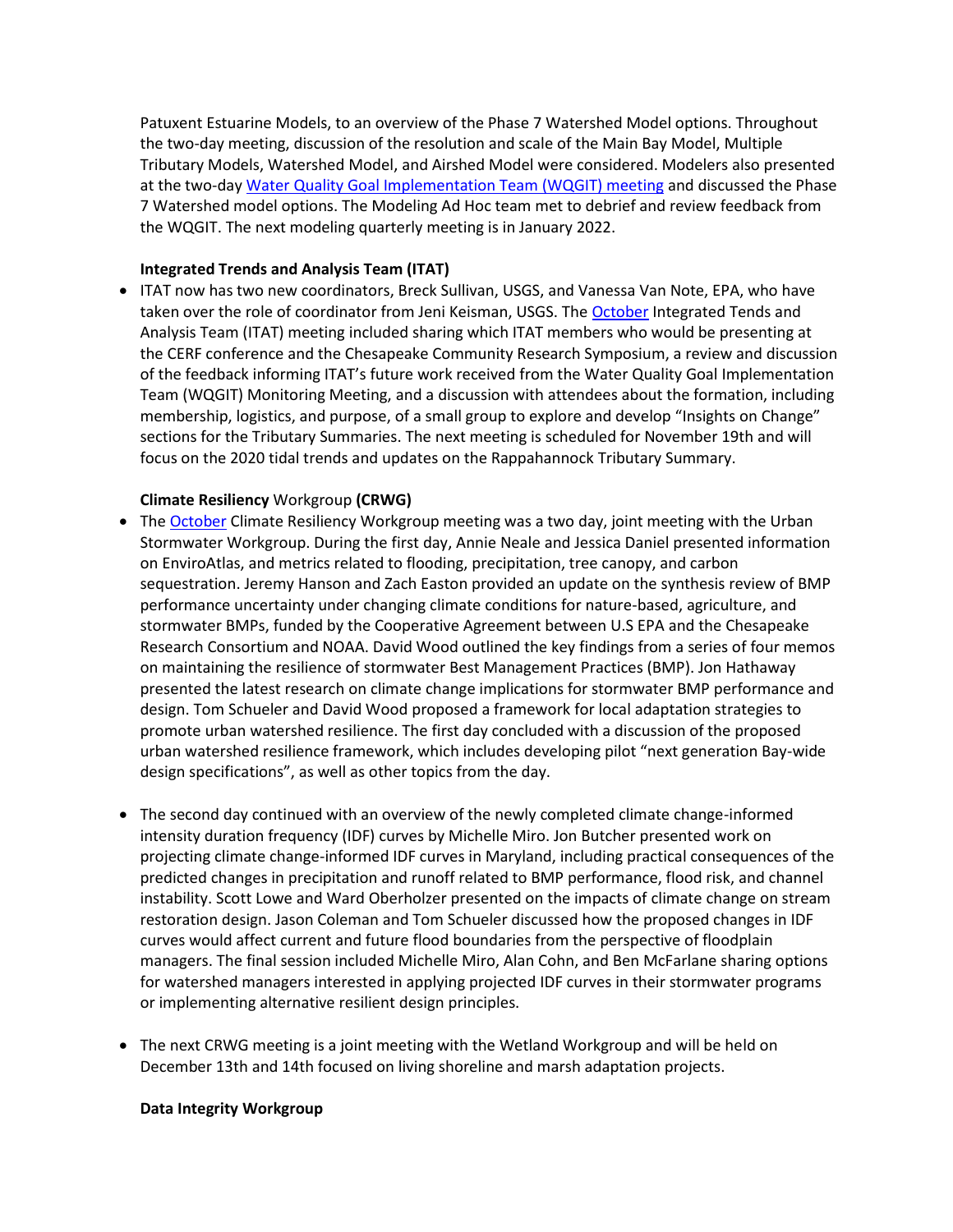• The Data Integrity Workgroup does not have any new updates since last month. The Data Integrity Workgroup held its quarterly virtual meeting on September 30, 2021. The meeting materials have been uploaded and can be found [here.](https://www.chesapeakebay.net/what/event/data_integrity_workgroup_september_2021_meeting) The meeting was presided by Cindy Johnson from VADEQ. All jurisdictions provided an update on monitoring efforts during the pandemic and plans moving forward. Peter Tango provided an overview of the presentation given to PSC on funding for the water quality monitoring program. The response to PSC comments, coordinated by STAR will address questions about the core monitoring networks for tidal water quality, nontidal nutrient and sediment, submerged aquatic vegetation, tidal benthic organisms, and citizen monitoring efforts. The final product delivered to PSC is expected to include a summary of the extended network portfolios and long-term budget needs. Caroline Donovan provided updates for the citizen science groups working with CMC as well as current progress on QAPPs, data uploads, and audits. Potential uses for Chlorophyll A data collected by groups were also discussed. Caroline requested workgroup members to provide input on prioritization areas that CMC could address over the term of their second EPA-funded award. Durga Ghosh provided an update on the status of audits and other QA considerations for the water quality monitoring program. Mike Mallonee presented the coordinated split sample results for the Chesapeake Bay mainstem and tributaries. CBL performance testing blind audit program schedules were provided by Jerry Frank. The next quarterly meeting is tentatively scheduled for January 2022.

### • **Bay Oxygen Research Group (BORG) - 4-D Water Quality Interpolator**

The Leadership Team met in October to discuss insights from October's Water Quality GIT meeting, to provide a documentation status update, and to determine next steps. A case study is underway by the analysts. Exploratory tests of methods are being conducted to inform a decision on the interpolator development path going forward. Development of a requirements document is ongoing, and the Leadership Team plans to meet again in December or January to 1) review progress on the case study, 2) revisit the interpolator development timeline, 3) revisit capacity to support interpolator development based on any changes regarding the development timeline, and 4) discuss a plan, outline an agenda, and propose a date for the next full BORG meeting in 2022.

#### **Nontidal Network Workgroup**

• The [October](https://www.chesapeakebay.net/what/event/nontidal_network_workgroup_october_2021_meeting) meeting started with updates from Peter Tango on the PSC Monitoring Review and a following discussion. The workgroup then listened to Jamie Shallenberger present on the Susquehanna River Basin Commission's (SRBC) new StoryMap "Stories in Water Data". Workgroup members provided feedback on the StoryMap and explored connections with their work. The next Nontidal Network Workgroup meeting is on Wednesday November 17, 1:00-2:30. The agenda is still being finalized at this time.

#### **Criteria Assessment Protocol Workgroup**

• Planning for the STAC workshop Advancing Monitoring Approaches to Enhance Tidal Chesapeake Bay Habitat Assessment Water Clarity/SAV is moving forward. This is a STAC workshop with invited technical and management personnel convened to review and determine the gaps and cost challenges limiting habitat assessments as outlined by the water quality standards under the TMDL for dissolved oxygen, water clarity/SAV and chlorophyll a. The objective is to develop actionable recommendations on adaptive monitoring and assessment for the next generation Chesapeake Bay Program tidal monitoring program. This workshop will include three separate sessions on dissolved oxygen, water clarity/SAV and chlorophyll a, and a final two-day synthesis effort (four sessions total). The first session on Water Quality/SAV will be a one-day virtual meeting on December 9th. It will focus on continuing the exploration of satellite image integration for the Chesapeake Bay SAV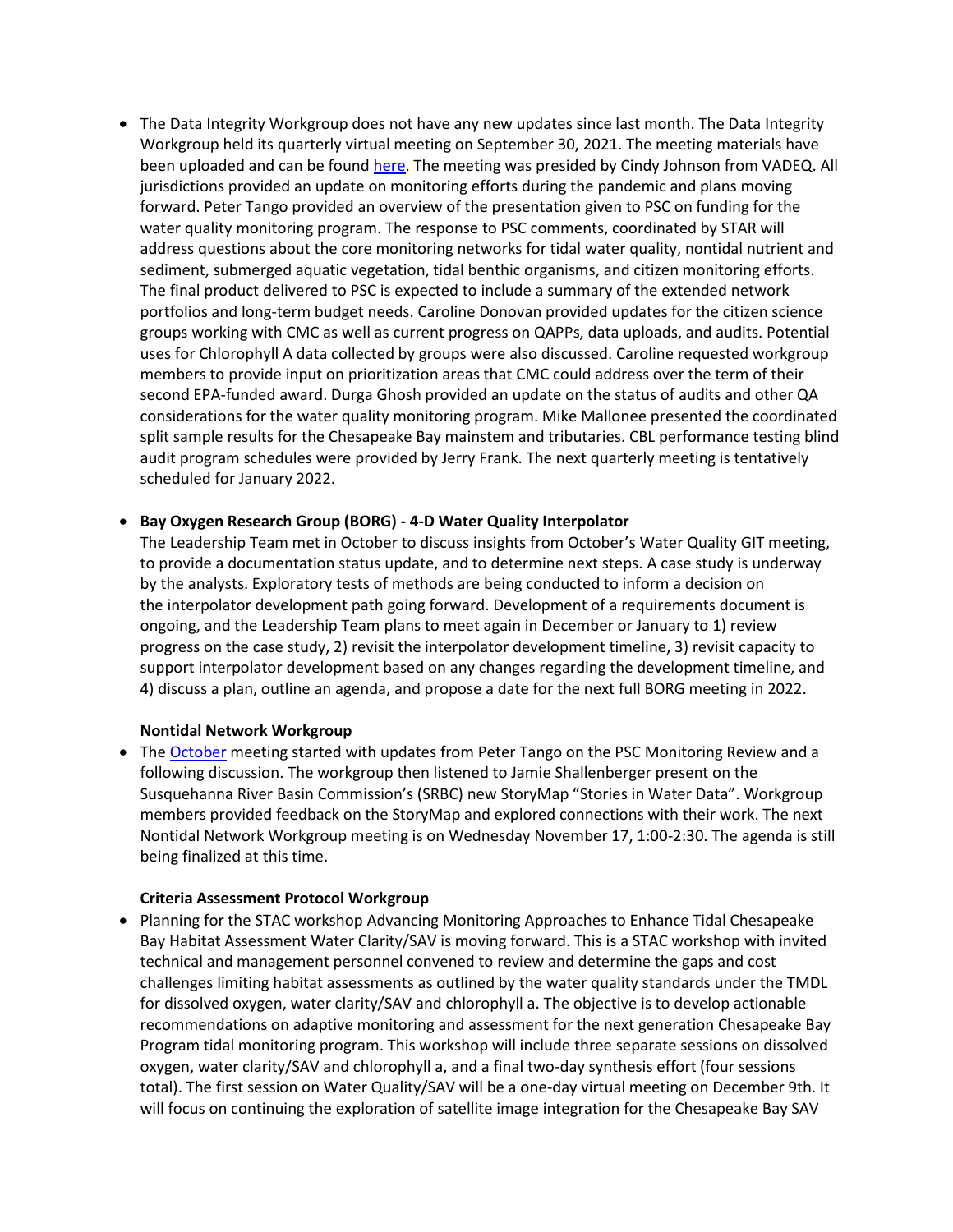Monitoring Program and quantification of blue carbon burial in seagrass ecosystems from high resolution commercial imagery. If interested in participating in the workshop, please reach out to Peter Tango (ptango@chesapeakebay.net) or Meg Cole [\(colem@chesapeake.org.](mailto:colem@chesapeake.org)) The Criteria Assessment Protocol Workgroup is scheduled for Wednesday November 17, 10:00-12:00. The agenda is still being finalized at this time.

## **Status and Trends Workgroup (STWG) update**

• The workgroup had a meeting on October 4<sup>th</sup> that revisited our workplan with a focus on establishing timeframes for action items, specifically those that are related to the four priority items approved by STAR in February 2021. The workgroup plans to meet again on November  $12<sup>th</sup>$  to focus on a theme of developing new indicators and approve the workplan. Once finalized, the workplan will be posted to the workgroup page on [chesapeakebay.net,](https://www.chesapeakebay.net/who/group/indicators_workgroup) along with other existing documents that are of use to members such as the indicators [framework,](https://www.chesapeakebay.net/channel_files/24867/approved_cbp_indicators_framework_and_management_process_november_2015.pdf) [indicator](https://www.chesapeakebay.net/channel_files/24154/stw_indicator_process_final_06-16-2016.pdf) update process, and [guiding](https://www.chesapeakebay.net/channel_files/19126/guidance_for_gits_as_they_identify_indicators_for_public_reporting.doc.docx) questions for GITS when [developing](https://www.chesapeakebay.net/channel_files/19126/guidance_for_gits_as_they_identify_indicators_for_public_reporting.doc.docx) new indicators. Additional topics for the November meeting include updates for the Land Use Methods and Metrics indicator and developing and implementing indicators for more qualitative outcomes.

STAR Contacts: Breck Sullivan; [bsullivan@chesapeake.org](mailto:bsullivan@chesapeake.org) (Coordinator), Amy Goldfisher (Staffer); [agoldfisher@chesapeake.org,](mailto:goldfisher@chesapeake.org) Alex Gunnerson (Staffer); gunnersona@chesapeake.org

## **November 2021 Management Board Indicators Update**

• The Diversity Workgroup is hosting their quarterly meeting on November 19, 2021 from 9 am – 12 pm. We are preparing our materials for the SRS meeting in February. The Diversity Workgroup continues to support the DEIJ Action team in their efforts to finalize the implementation plan. We are working with the Water Division to host allyship trainings starting in January 2022.

Contact: Katheryn Barnhart, barnhart.katheryn@epa.gov

### **Communications Workgroup**

*The Communications Workgroup provides strategic planning and expert advice to support the communication needs of the Chesapeake Bay Program partners, and spur public action through consistent messaging, expanded media coverage, use of multimedia and online tools, comprehensive branding and promotion, outreach to stakeholders, and coordinated internal and external communications.*

### **Communications Workgroup**

• On November 3, the Communications Workgroup hosted the monthly workgroup meeting. Ola-Imani Davis, Alliance for the Chesapeake Bay, provided an overview of the Diversity, Equity, Inclusion and Justice Terminology Guide. Drew Robinson, Choose Clean Water Coalition (CCWC), provided an overview of the Choose Clean Water Coalition Workgroup Directory. The directory lists the name, contact and area of knowledge for communications professionals in the CCWC Workgroup and the Bay region. Shared messaging focused on Native American Heritage Month and #OptOutside day.

Meeting materials can be found here:

[https://www.chesapeakebay.net/what/event/communications\\_workgroup\\_november\\_meeting1](https://www.chesapeakebay.net/what/event/communications_workgroup_november_meeting1)

### **Communications Office:**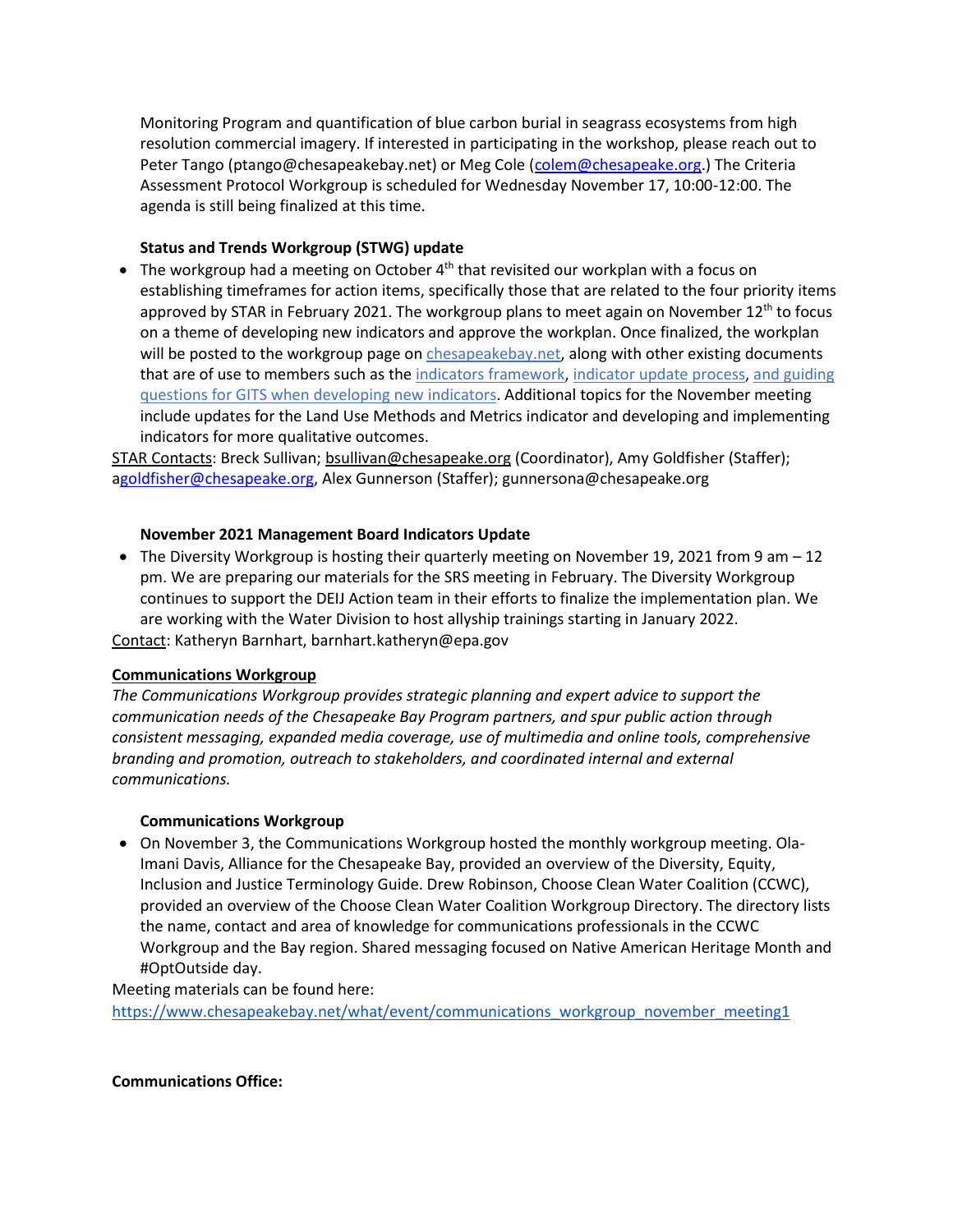- On October 1, the Communications Office posted the Executive Council press release: [https://www.chesapeakebay.net/news/pressrelease/chesapeake\\_executive\\_council\\_acts\\_on\\_clima](https://www.chesapeakebay.net/news/pressrelease/chesapeake_executive_council_acts_on_climate_change) te change
- On October 12, the Communications Office posted the NFWF grant announcement: [https://www.chesapeakebay.net/news/pressrelease/nfwf\\_epa\\_announce\\_10\\_million\\_in\\_grants\\_to](https://www.chesapeakebay.net/news/pressrelease/nfwf_epa_announce_10_million_in_grants_to_restore_the_chesapeake_bay_waters) [\\_restore\\_the\\_chesapeake\\_bay\\_waters](https://www.chesapeakebay.net/news/pressrelease/nfwf_epa_announce_10_million_in_grants_to_restore_the_chesapeake_bay_waters)
- On October 26, the Communications Office posted the RPI/WQS press release: [https://www.chesapeakebay.net/news/pressrelease/weather\\_continues\\_to\\_impact\\_chesapeake\\_b](https://www.chesapeakebay.net/news/pressrelease/weather_continues_to_impact_chesapeake_bay_water_quality) ay water quality
- Over the past year, the Communications Office completed a web content audit and inventory Two sub-contractors reviewed 700+ pages on chesapeakebay.net, assessing the value and condition of each page. The Communications Office and Web Team will use the suggestions provided by the subcontractors to make improvements to the content on chesapeakebay.net and to produce a content strategy which will define a schedule for ongoing updates.

## **Published blogs:**

The following blogs were published in October:

- The Chesapeake Bay Program takes action on climate change [https://www.chesapeakebay.net/news/blog/the\\_chesapeake\\_bay\\_program\\_takes\\_action\\_on\\_clima](https://www.chesapeakebay.net/news/blog/the_chesapeake_bay_program_takes_action_on_climate_change) te change
- A tiny fuzzy bat calls Chesapeake trees home [https://www.chesapeakebay.net/news/blog/a\\_tiny\\_fuzzy\\_bat\\_calls\\_chesapeake\\_trees\\_home](https://www.chesapeakebay.net/news/blog/a_tiny_fuzzy_bat_calls_chesapeake_trees_home)
- From 'Red and Dead' to Class A Fishery, West Branch Susquehanna rebounds [https://www.chesapeakebay.net/news/blog/from\\_red\\_and\\_dead\\_to\\_class\\_a\\_fishery\\_susquehanna](https://www.chesapeakebay.net/news/blog/from_red_and_dead_to_class_a_fishery_susquehanna_west_branch_rebounds) west branch rebounds
- 5 reasons to fall in love with autumn in the Chesapeake [https://www.chesapeakebay.net/news/blog/5\\_reasons\\_to\\_fall\\_in\\_love\\_with\\_autumn\\_in\\_the\\_ches](https://www.chesapeakebay.net/news/blog/5_reasons_to_fall_in_love_with_autumn_in_the_chesapeake) [apeake](https://www.chesapeakebay.net/news/blog/5_reasons_to_fall_in_love_with_autumn_in_the_chesapeake)
- Projects to improve stream health, reduce urban runoff and restore fish passage receive funding [https://www.chesapeakebay.net/news/blog/nfwf\\_grant\\_awards\\_2021](https://www.chesapeakebay.net/news/blog/nfwf_grant_awards_2021)
- A not so impossible sustainable beef operation demonstrates success [https://www.chesapeakebay.net/news/blog/a\\_not\\_so\\_impossible\\_sustainable\\_beef\\_operation\\_de](https://www.chesapeakebay.net/news/blog/a_not_so_impossible_sustainable_beef_operation_demonstrates_success) [monstrates\\_success](https://www.chesapeakebay.net/news/blog/a_not_so_impossible_sustainable_beef_operation_demonstrates_success)
- The monarch butterfly is celebrated from the Bay to Mexico https://www.chesapeakebay.net/news/blog/the\_monarch\_butterfly\_is\_celebrated\_from\_the\_bay [to\\_mexico](https://www.chesapeakebay.net/news/blog/the_monarch_butterfly_is_celebrated_from_the_bay_to_mexico)
- Virginia's largest seabird colony thrives amid rush hour traffic [https://www.chesapeakebay.net/news/blog/virginias\\_largest\\_seabird\\_colony\\_thrives\\_amid\\_rush\\_h](https://www.chesapeakebay.net/news/blog/virginias_largest_seabird_colony_thrives_amid_rush_hour_traffic) our traffic
- Bay water quality declines, but work on the ground gives hope for the future [https://www.chesapeakebay.net/news/blog/bay\\_water\\_quality\\_declines\\_but\\_work\\_on\\_the\\_groun](https://www.chesapeakebay.net/news/blog/bay_water_quality_declines_but_work_on_the_ground_gives_hope_for_the_future) d gives hope for the future
- Six lighthouses in the Chesapeake Bay with eerie pasts [https://www.chesapeakebay.net/news/blog/six\\_lighthouses\\_in\\_the\\_chesapeake\\_bay\\_with\\_eerie\\_p](https://www.chesapeakebay.net/news/blog/six_lighthouses_in_the_chesapeake_bay_with_eerie_pasts) [asts](https://www.chesapeakebay.net/news/blog/six_lighthouses_in_the_chesapeake_bay_with_eerie_pasts)